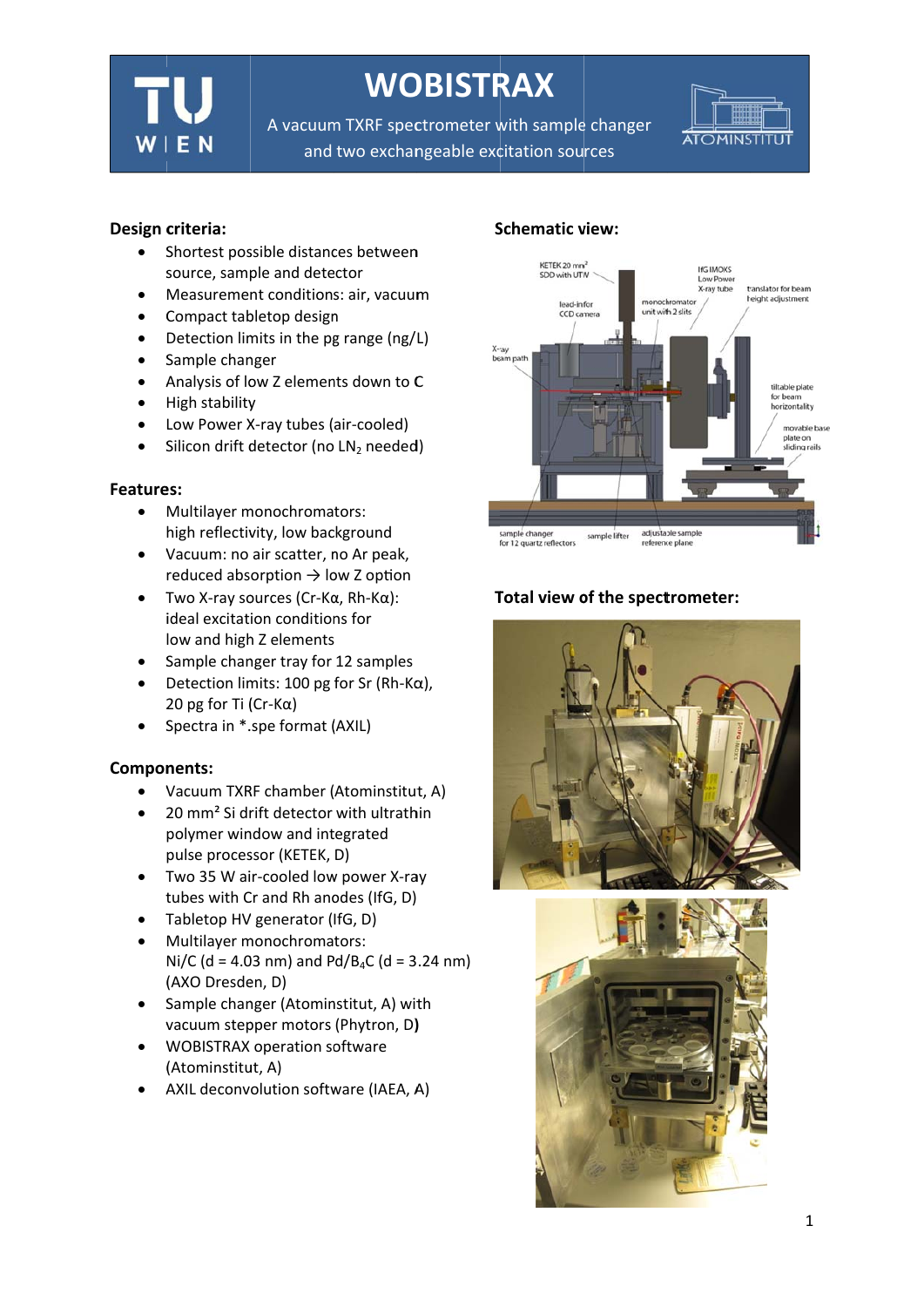## **Technical data:**

| X-ray generator                  | IfG Control and Supply Unit (CSU)                                                      |
|----------------------------------|----------------------------------------------------------------------------------------|
| X-ray tubes                      | Warrikhoff MCB50-0,7G                                                                  |
|                                  | 35 W Cr anode, 35 W Rh anode                                                           |
|                                  | Air cooled, long fine focus                                                            |
|                                  | IfG IMOXS tube housing                                                                 |
| <b>Operation conditions</b>      | 30 kV/1300 µA for Cr excitation                                                        |
|                                  | 50 kV/700 µA for Rh excitation                                                         |
| Silicon drift detector           | KETEK AXAS-D-H20-136 LE with VITUS H20 SDD                                             |
|                                  | 20 mm <sup>2</sup> x 0.45 mm detector crystal, 300 nm polymer window                   |
|                                  | Magnetic electron trap on external Ag collimator                                       |
|                                  | Integrated digital pulse processor (DPP)                                               |
|                                  | FWHM @ 100 kcps $\leq$ 139 eV (Mn-Ka)                                                  |
| <b>Multilayer monochromators</b> | AXO Dresden                                                                            |
|                                  | Diameter: 25.4 mm (1 inch)                                                             |
|                                  | 80 layers Ni/C ( $d = 4.03$ nm) for Cr excitation                                      |
|                                  | 100 layers $Pd/B_4C$ (d = 3.24 nm) for Rh excitation                                   |
|                                  | Substrate: polished quartz glass                                                       |
| <b>Operation modes</b>           | Rough vacuum (3 mbar) membrane pump for Cr excitation                                  |
|                                  | Air for Rh excitation                                                                  |
| <b>Sample carriers</b>           | any substrate with 30 mm diameter (quartz, acrylic glass, silicon)                     |
| Sample changer                   | Tray for up to 12 samples for sequential measurements                                  |
| <b>Element range</b>             | C-K ( $Z = 6$ ) to Ti-K ( $Z = 22$ ) and Mo-L ( $Z = 42$ ) to Ba-L ( $Z = 56$ ) for Cr |
|                                  | K-K (Z = 19) to Mo-K (Z = 42) and Cs-L (Z = 55) to U-L (Z = 92) for Rh                 |
| <b>Detection limits</b>          | Cr excitation: < 200 ng C, 12 ng F, 3.3 ng Na; 20 pg Ti                                |
|                                  | Rh excitation: < 100 ng Sr (< 10 ppb for a 10 $\mu$ l droplet)                         |
| <b>Operation conditions</b>      | 10 to 30 °C, 10 to 80 % rel. humidity, non-corrosive environment                       |
| <b>Dimensions and weight</b>     | 320 x 240 x 320 mm                                                                     |
| Vacuum chamber                   | 20 kg                                                                                  |
| <b>Dimensions and weight</b>     | 550 x 300 x 400 mm                                                                     |
| <b>Tube translation unit</b>     | 20 kg                                                                                  |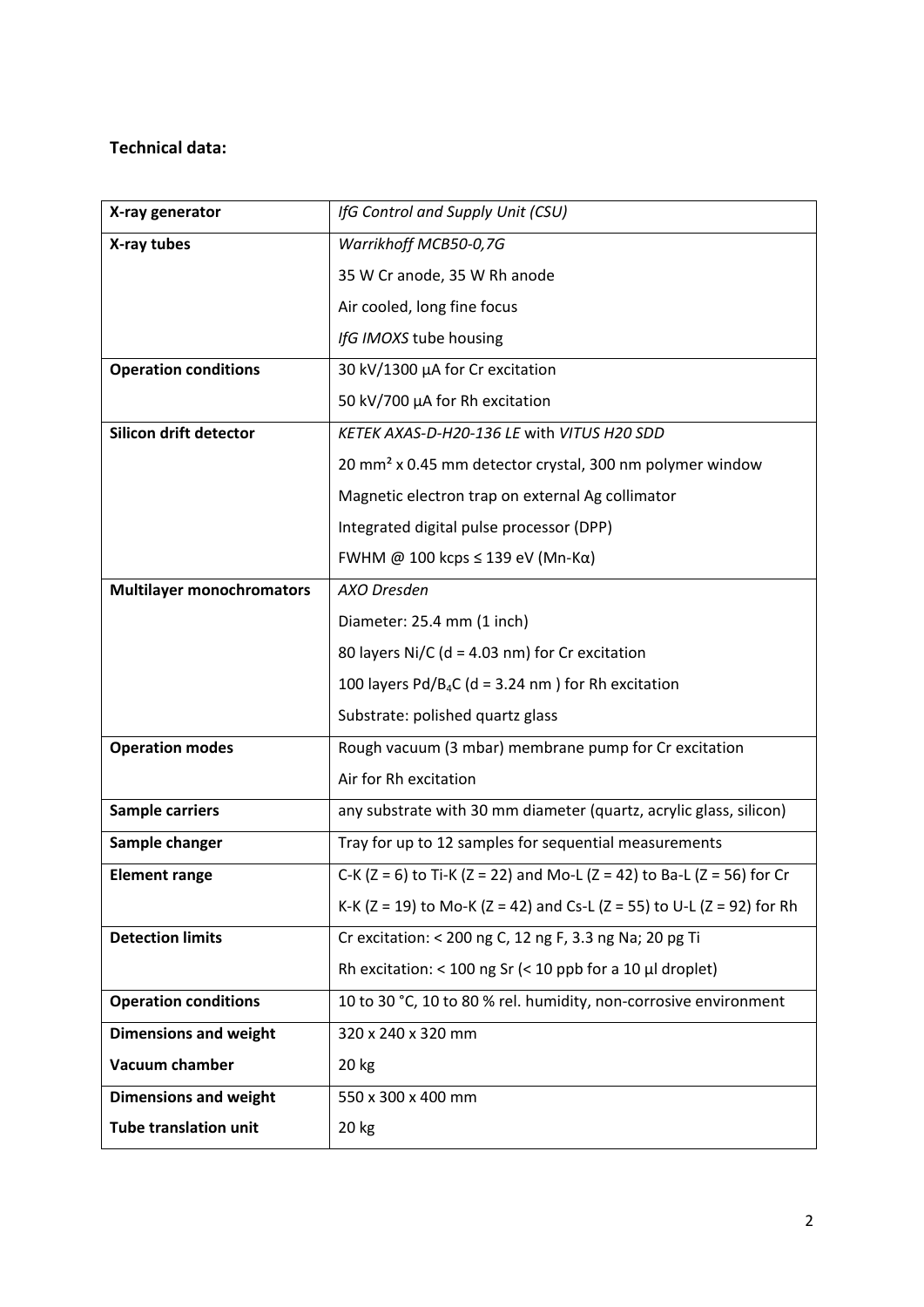## **Control software:**



#### **Sr repro o test and c calibration c curve:**





LLD1000(Sr) ≤ 100 pg



3000 ng TRIS on quartz reflector

#### LLD1000(C) ≤ 200 ng



2000 ng NaF on quartz reflector

L LLD1000(F) ≤ 12 ng, LLD(N Na) ≤ 3.3 ng

## **Low Z p performanc e:**